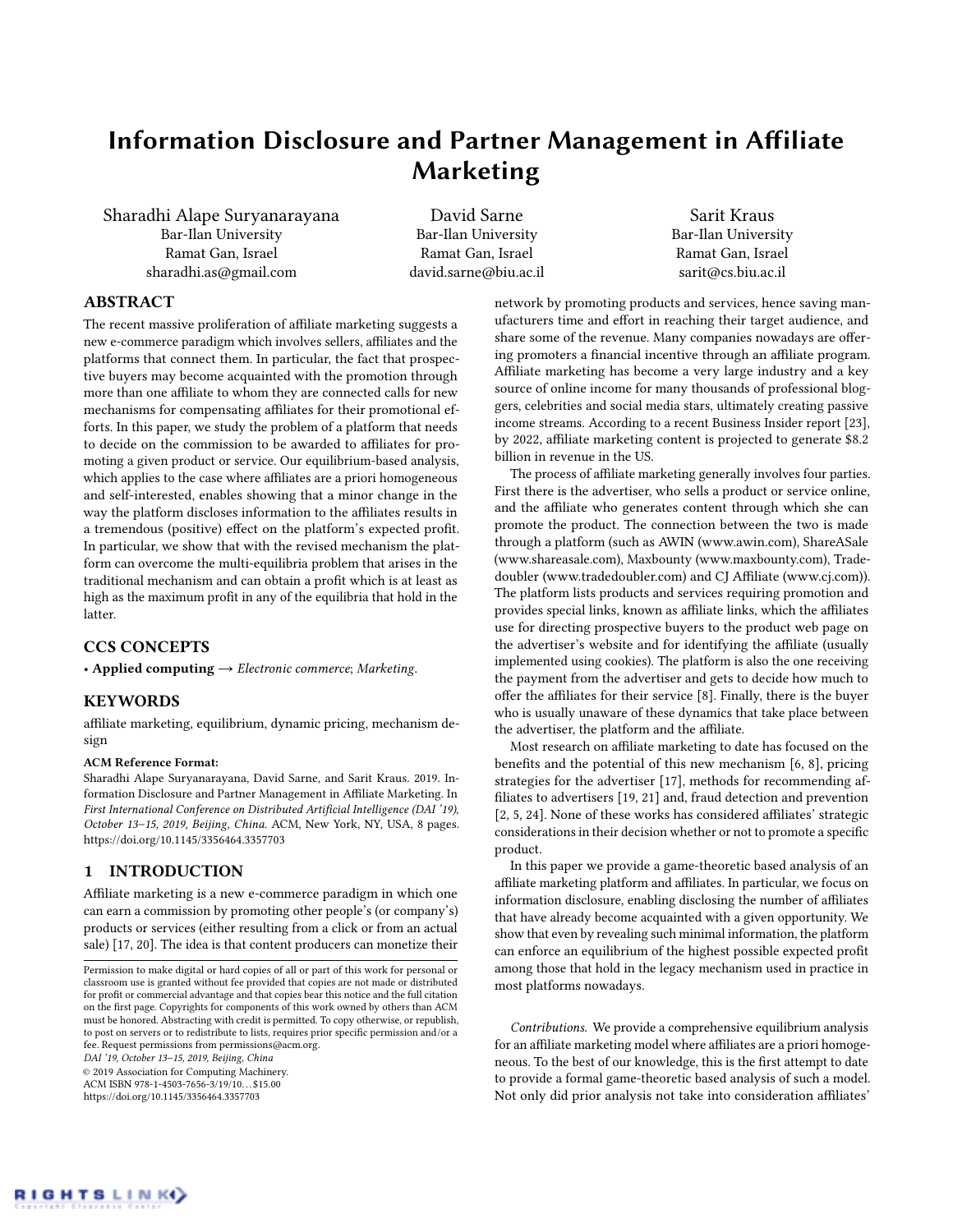strategic behavior (i.e., their choice of whether or not to promote a product), it also did not take into account the network effect in the sense that affiliates may have shared followers. Our analysis reveals that in many cases there is not one, but many possible equilibria. In such cases, the core equilibrium analysis does not provide a way to determine which of the equilibria will be adopted by the players. So, the platform cannot optimize the mechanism, and in particular has no way to determine the optimal payment to be offered to affiliates, since the effectiveness of such payments will depend on the exact equilibrium chosen by the players.

We show that a minor modification to the basic mechanism allows the platform to dictate the use of the equilibrium that yields the highest expected profit. This is obtained by using a dynamic commission structure and disclosing the number of affiliates that have already become acquainted with the opportunity to each affiliate considering it. Other than the important advantage of dictating the preferred equilibrium, the revised mechanism is also computationally highly efficient.

### 2 RELATED WORK

Despite its high applicability and presence in online markets, which is also reflected in business reports [\[23\]](#page-6-2) and case studies [\[15\]](#page-6-10), the number of studies directly touching on affiliate marketing is rather modest and it seems like research still has a long way to go in order to fully unveil the potential of this transformative mechanism. In particular there is a need for theoretical and empirical research covering all of the parties involved in affiliate marketing [\[9\]](#page-6-11).

The focus of most existing research on affiliate marketing is the platform's or advertiser's choice of the payment scheme to be used (primarily the use of pay-per-lead, where the affiliate is paid for any potential customer directed to the advertiser's site, versus pay-per-conversion, where she is paid for the number of leads converted to customers) [\[11,](#page-6-12) [17\]](#page-6-0), the advantages of switching to affiliate marketing [\[1\]](#page-6-13) and the influence of different choices made in the mechanism's design (e.g., one-to-many and one-to-one with respect to the advertiser-affiliates relationship) over the expected profit [\[17\]](#page-6-0).

While most of the existing work takes the advertiser's and the platform's perspective, few authors provide insights from the affiliate's point of view [\[4,](#page-6-14) [20\]](#page-6-1). This latter line of work, however, mostly relies on data analysis, surveys and interviews. For example, Benedictova and Nevosad [\[4\]](#page-6-14) interview affiliate partners and propose subjective suggestions to the advertiser from the affiliate's point of view. Mizuno [\[20\]](#page-6-1) simulates affiliate and buyer agents, basing the behaviors of the agents on surveys. Their simulation results attempt to suggest the right mixture of advertisement content in the affiliate's blog to increase her revenues. Distinct from the related work presented here, our paper frames and analyzes the strategic considerations of the affiliates, taking a game-theoretic approach.

In a way, affiliate marketing resembles referral programs [\[12,](#page-6-15) [22\]](#page-6-16), where various pricing and referral strategies under different demand dynamics have been studied [\[13\]](#page-6-17). In a referral program, whenever a consumer makes a purchase, the firm gives her a link to share with friends, and every purchase coming through that link generates a referral payment. Still, the assumptions that prior work studying referral programs models have relied on, especially those

related to the nature of the promotion made, are very different than those used for affiliate marketing. For example, Lobel et al [\[18\]](#page-6-18) assume that in the referral program, the consumer needs to directly contact each friend, i.e., incurs a cost for every referral made. Therefore, the key decision for the consumer is how many friends to contact. In affiliate marketing, the affiliate incurs a one-time publication cost for exposing all of her followers to the opportunity. Furthermore, the analysis provided by Lobel et al is based on the assumption that the population of potential consumers is represented as a rooted graph, and that only the consumer that is the root of this graph is approached by the firm. From that point on, the process follows the dynamics of a pyramid. In affiliate marketing, on the other hand, affiliates join only through accessing the platform, and there is no a priori advantage to any affiliate in the sense of getting the information before the others.

Other than the above reviewed work, in recent years much focus has been put on studying tangential web-based marketing models which are somehow related to our model. These include cashbackbased affiliate marketing (i.e., getting a cashback whenever making the purchase through a specific affiliated (rather than through the original) site [\[3,](#page-6-19) [14\]](#page-6-20)), multi-level marketing (MLM) through social influence networks [\[10\]](#page-6-21) and the management of early adopters, taking into account their social influence, when launching a new product [\[7,](#page-6-22) [16\]](#page-6-23).

## 3 MODEL

Our model considers an affiliate marketing platform and N prospective affiliate partners (denoted "partners" henceforth). The platform offers a product or a service requiring promotion and provides its affiliate link, which the partners can use for directing their followers (connections/friends who are the potential buyers) from their social network to the product's web page on the advertiser's website. The model assumes that the partners are a priori homogeneous, in the sense that each of them is connected to  $k$  followers and each of the latter is potentially connected to  $1 \leq w \leq N$  partners overall, where w is a priori unknown and characterized by a probability function  $p_W(w)$  such that  $\sum_{w=1}^{N} p_W(w) = 1$  $\sum_{w=1}^{N} p_W(w) = 1$  $\sum_{w=1}^{N} p_W(w) = 1$  (see Figure [1\)](#page-1-0).<sup>1</sup>

<span id="page-1-0"></span>

Figure 1: Network Structure - Each partner has k followers with some overlap.

<span id="page-1-1"></span> $^{\rm 1}$  Alternatively, we can assume that the number of potential buyers of each partner is probabilistic. This would require minor changes in the analysis and will slightly change the claims and proofs. However, this will require substantially more technical work in the equations.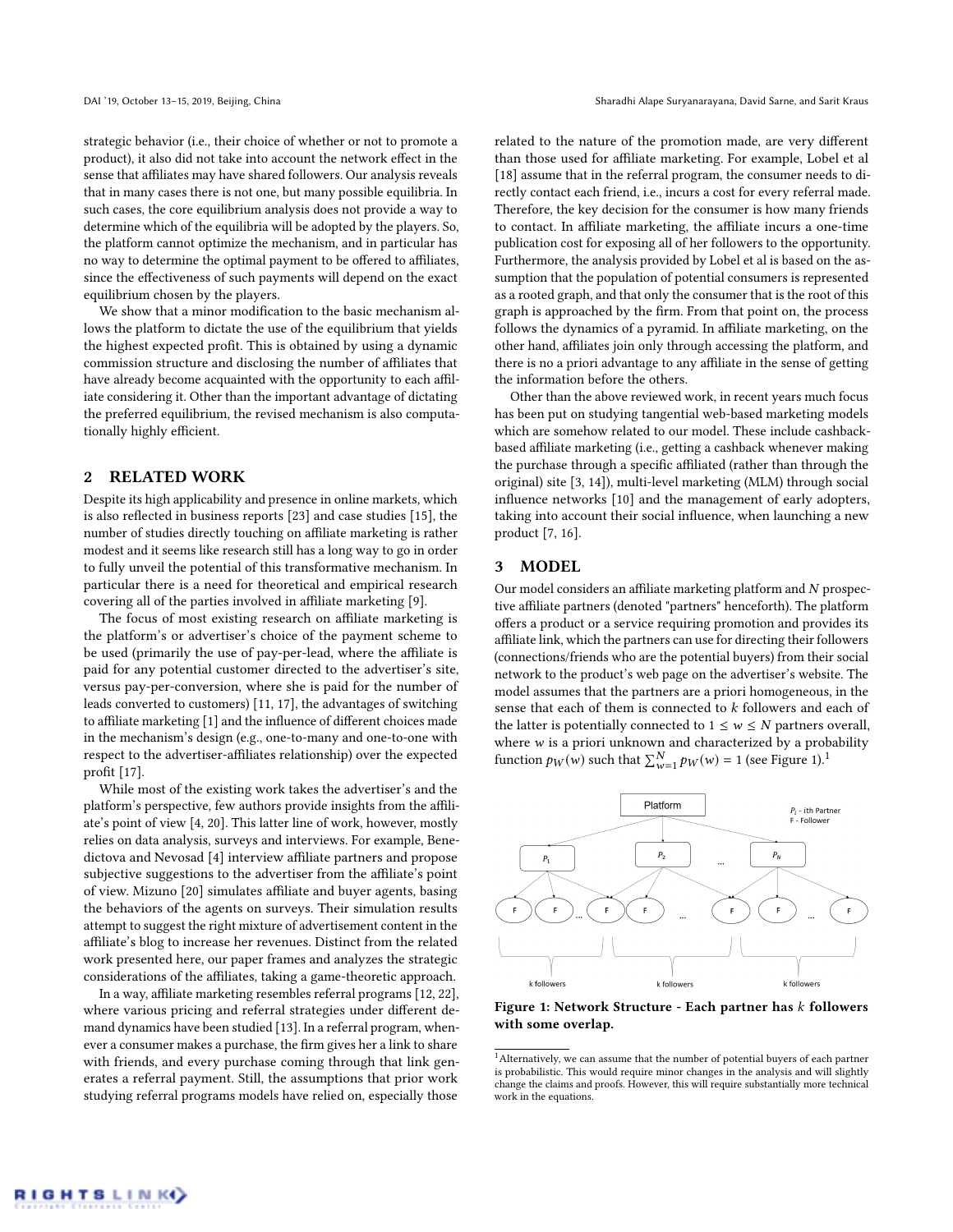A partner can either promote the product or opt not to promote it (see Figure [3](#page-7-1) in Appendix A for an illustration). Promoting incurs a cost  $c$ , whereas not promoting does not incur any cost.<sup>[2](#page-2-0)</sup> The model assumes that upon promoting, the content will reach all of the partner's followers, and even if a follower does not read it right away she will review the promotions in the order received (e.g., in case she is connected to several partners that promote the product). In order to encourage a partner to promote the product, the platform offers a commission (in the form of a fixed payment) M for each lead that will convert to a purchase. We assume that a random follower will be interested in the promoted product (to the level of purchasing it) with probability  $p_B^3$  $p_B^3$ <sup>3</sup>. A follower will not use the affiliate link in case another link to the same product has already been received from one of the other partners to whom she is connected. Finally, the platform's gain from each successful sale of the product is denoted G.

All of the players (platform and partners) are assumed to be fully rational and self-interested in the sense that their goal is to maximize their individual expected profit. The expected profit of the platform is its gain from successful sales minus the commissions paid to partners. The expected profit of a partner is zero if not promoting the product and otherwise it is the expected total commissions received minus the cost of promotion. Finally, the model assumes that all of the players are familiar with the parameters  $M$ ,  $p_B$ , N, k, c and the function  $p_W(w)$ . This is a relatively genuine reflection of real-life settings, as most of this information is either publicly available or can be found with minimal effort.<sup>[4](#page-2-2)</sup>

## 4 ANALYSIS

We begin with analyzing the affiliate marketing mechanism in its core form, i.e., without disclosing any information other than the listing itself, as applied by platforms nowadays. Then we analyze the slightly modified mechanism in which partners-views information is being disclosed to partners, and its dynamic pricing extension. Synthetic numerical examples are used, whenever applicable, for illustration purposes.

#### 4.1 Core Mechanism

When the platform simply lists the details of the product and generates affiliate links to partners, the setting can be considered a simultaneous game. Meaning that even though the partners do not necessarily all access the listing at the same time, they are unaware of how many of the other partners will decide to promote it.

A partner's strategy can thus be captured by the probability  $0 \le$  $p \leq 1$  she will choose to promote the product. A pure-strategy Nash equilibrium is thus one where each partner  $P_i$  is using  $p_i \in \{0, 1\}$ .<br>A mixed-strategy Nash equilibrium is the one where at least one A mixed-strategy Nash equilibrium is the one where at least one partner  $P_i$  is using  $0 < p_i < 1$ . One natural and highly intuitive<br>equilibrium that always holds is the symmetric equilibrium when equilibrium that always holds is the symmetric equilibrium when

all partners are using the same strategy  $p$ .<sup>[5](#page-2-3)</sup> For exposition purposes, we use this equilibrium whenever considering a mixed-strategy equilibrium, alas the proofs we provide regarding the dominance of the equilibrium of the proposed modified mechanism over mixedstrategy equilibria of the core mechanism hold also for all types of mixed-strategy equilibria.

Consider a solution according to which  $i$  partners out of  $N$  choose to promote. The expected number of followers exposed to the product, denoted  $Expose(i)$ , is given by

$$
Expose(i) = ik \sum_{w=1}^{N} p_W(w) \sum_{z=max(0, w-N+i-1)}^{min(w-1, i-1)} \frac{\binom{i-1}{z} \binom{N-i}{w-1-z}}{\binom{N-1}{w-1}} \frac{1}{z+1}
$$

The calculation iterates over the  $k$  followers of each of the  $i$ partners. For each follower it considers all of the possible partners to whom she is connected, w. Then it calculates the probability of having z of the other  $i - 1$  promoting partners be part of the set of w − 1 other partners to whom the current follower is connected. To eliminate this redundancy in counting, we divide by  $z + 1$ .

The expected profit of a promoting partner if the total number of promoting partners (including herself) is *i*, denoted  $B_{core}^P(i)$  is thus: thus:

<span id="page-2-4"></span>
$$
B_{core}^{P}(i) = -c + \frac{Expose(i)Mp_B}{i}
$$
 (1)

Hence the best response strategy of a partner is to promote if  $B_{core}^P(i) \ge 0$  (as not promoting results in zero profit).<br>Similarly, the expected profit of the platform when the total

number of promoting partners is *i*, denoted  $B_{core}^{platform}(i)$ , is:

<span id="page-2-5"></span>
$$
B_{core}^{platform}(i) = Expose(i)(G - M)pB
$$
 (2)

The analysis of the symmetric mixed strategies is quite similar. The expected profit of the platform when the partners use a mixed strategy p, denoted  $B_{core}^{platform}(p)$ , is:

<span id="page-2-6"></span>
$$
B_{core}^{platform}(p) = \sum_{i=0}^{N} {N \choose i} p^{i} (1-p)^{N-i} Expose(i) \cdot (G - M)p_{B}
$$
 (3)  
Similarly, the expected profit of a promoting partner, if all other

partners are promoting with probability p, denoted  $B_{core}^P(p)$ , is:

$$
B_{core}^P(p) = -c + \sum_{i=0}^{N-1} {N-1 \choose i} p^i (1-p)^{N-i-1} \frac{Expose(i+1)Mp_B}{i+1}
$$
  
However, a simpler expression can be obtained by considering the

number of other partners each of the followers has (see Appendix [B](#page-7-2) for the detailed mathematical manipulations used):

$$
B_{core}^{P}(p) = -c + k \sum_{w=1}^{N} p_W(w) \cdot \sum_{z=0}^{w-1} {w-1 \choose z} \frac{p^{z}(1-p)^{w-z-1}}{z+1} M p_B
$$
  
= -c + k  $\sum_{w=1}^{N} p_W(w) \frac{(1-(1-p)^w)}{wp} M p_B$   
The above enables characterization of the equilibrium. The best

response strategy of every partner is: (a) to promote if  $B_{core}^P(i+1) \ge$ 

<span id="page-2-0"></span><sup>&</sup>lt;sup>2</sup> All partners are characterized with the same promotion cost as this is usually the (quite standard) cost of time it takes for uploading a post or the reputation loss associated with promoting the product in their content.

<span id="page-2-1"></span><sup>&</sup>lt;sup>3</sup>Notice that by setting  $p_B = 1$  the model changes into (and the analysis and all proofs become applicable to) a pay-per-lead scheme.

<span id="page-2-2"></span> $^{4}$ For example, it is easy to know how many readers a blog post has reached [\[20\]](#page-6-1) or to predict exposure of future posts.

<span id="page-2-3"></span> $^5$ For example. Lobel et al use this kind of equilibrium in their referral programs based model [\[18\]](#page-6-18).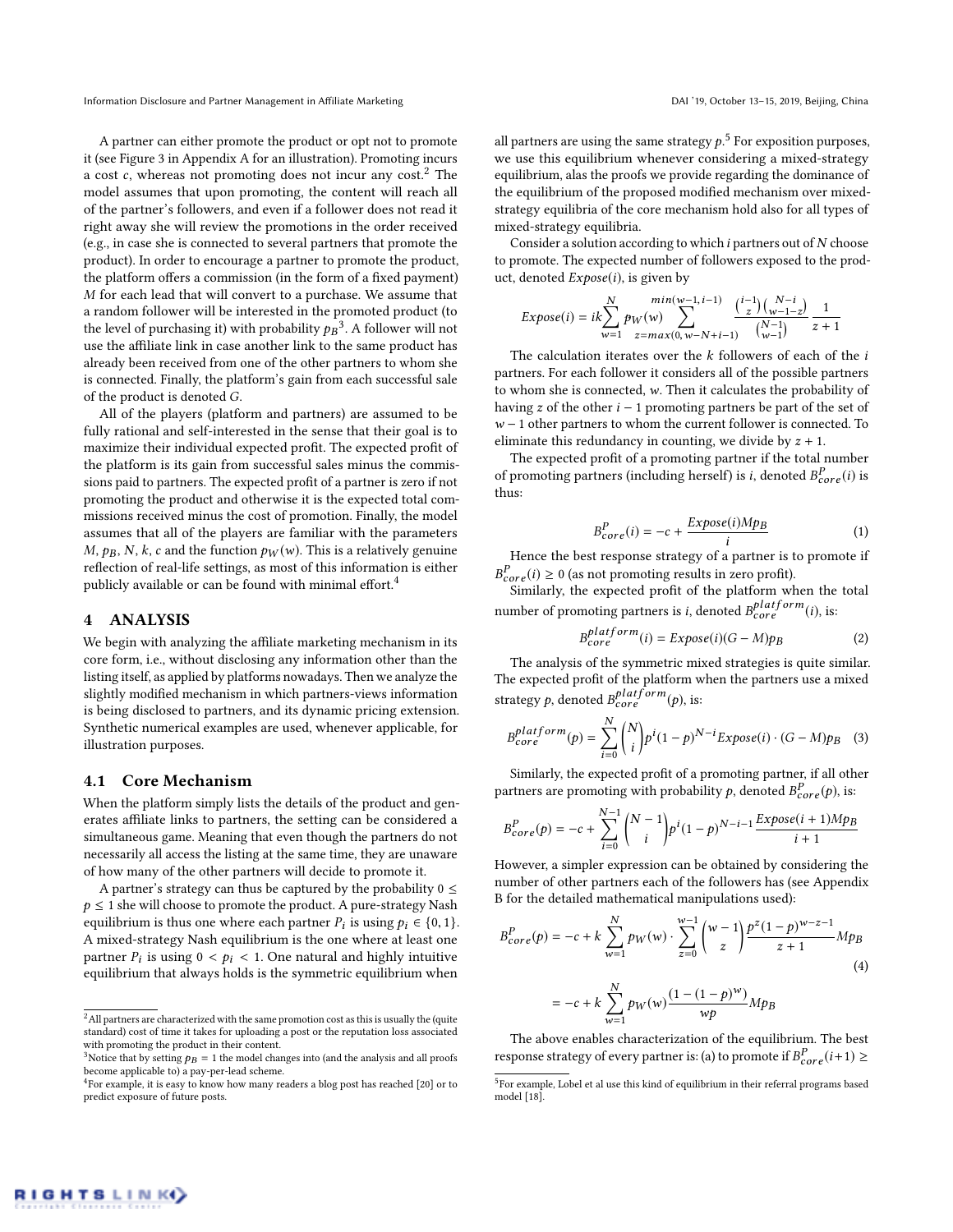0 whenever the other partners are using a pure strategy according to which *i* of them promote; and (b) to promote if  $B_{core}^P(p) \ge 0$  when-<br>ever the other partners are promoting with probability  $0 \le b \le 1$ . ever the other partners are promoting with probability  $0 < p < 1$ . A pure-strategy Bayesian Nash Equilibrium (BNE) solution where  $i \leq N$  promote is thus one where  $B_{core}^P(i) \geq 0 \geq B_{core}^P(i+1)$ , i.e., neither promoting nor non-promoting partners have an incentive neither promoting nor non-promoting partners have an incentive to deviate. A symmetric BNE solution *p* is one where  $B_{core}^P(p) = 0$ .<br>The above analysis can be augmented to accommodate solutions The above analysis can be augmented to accommodate solutions where some of the partners use pure strategies and some use mixed ones. The extension is quite mathematically technical and does not contribute much in terms of results, therefore it is omitted.

<span id="page-3-1"></span>PROPOSITION 4.1. Any i-based promoting partners pure-strategy equilibrium of the core mechanism in which the partners are making zero profit (i.e.,  $B_{core}^P(i) = 0$  according to [\(1\)](#page-2-4)) results in at least as high<br>expected profit (to the platform) as any other i-based pure-strategy expected profit (to the platform) as any other i-based pure-strategy equilibrium in which the partners' expected profit is positive.<sup>[6](#page-3-0)</sup>

PROOF. This derives from the fact that the platform's gains from the partners' promotions are the same (and equal  $Expose(i) \cdot p_B \cdot G$ ), whereas in the case where partners' profit is zero, the expected sum of commissions paid is necessarily lower than when they make a profit (as the partners' gain derives solely from the platform's commission). □

Based on Proposition [4.1,](#page-3-1) we can calculate the expected-profitmaximizing M value by setting  $B_{core}^P(i) = 0$  and solving [\(1\)](#page-2-4) for any *i* (and calculating the corresponding expected profit  $B_{core}^{platform}(i)$ ) according to [\(2\)](#page-2-5)).

Figure [2](#page-3-2) depicts the platform's profit with the mixed and pure equilibria as a function of the commission used, M, for a setting with  $N = 50$  partners. The promotion cost is  $c = 20$ , the gain from a purchase is  $G = 15$ , the probability of a purchase is  $p_B = 0.1$ , the number of followers of each partner is  $k = 25$  and the probability function of the number of partners to whom a follower is connected is given by  $p_W(w) = 1/3$  for  $1 \leq w \leq 3$ , and  $p_W(w) = 0$  otherwise. While the mixed-strategy equilibrium is continuous (in  $M$ ), the pure-strategy equilibrium exhibits a recurring pattern of a sudden increase (a step-function) followed by a continuous decrease. The increase is associated with a transition from an equilibrium based on *i* promoting partners to one with  $i + 1$ . The decrease is when the number of promoting partners remains the same, yet the increase in M reduces the profit gained from any purchasing follower.

Interestingly, as observed from the figure, neither of the equilibria generally dominate the other in terms of the platform's expected profit for any given M. Later on, we prove that if M is within the control of the platform, as is often the case in most real-world settings, the pure-strategy equilibrium yields the maximum expected profit for the platform.[7](#page-3-3)

#### 4.2 Proposed Modified Mechanism

While with the core mechanism the platform cannot influence the equilibrium that will hold in a multi-equilibria scenario, we propose a simple modification to the mechanism. With the modified

<span id="page-3-2"></span>

Figure 2: The platform's expected profit with the purestrategy and symmetric mixed-strategy equilibria for different values of the commission offered (M).

mechanism only one equilibrium holds. The idea is that the platform will provide every partner that accesses the listing with the number of other partners that have already accessed it.<sup>[8](#page-3-4)</sup> This small change turns the game into a sequential one, as it enables each partner some additional information. Therefore, while in the core mechanism a pure strategy of a partner is simply a binary decision - whether or not to promote, here the strategy of partner  $P_i$  is a function, determining whether or not to promote given the information determining whether or not to promote given the information about the number of other partners that have accessed the listing so far.

The modified mechanism (denoted "sequential" henceforth) is a dynamic game. As such, the proper, or natural solution concept for this model is the sub-game perfect Nash equilibrium (SPNE). We note that since the sequential game is a game of complete information, the SPNE can be readily computed using backward induction. Note that except for the relatively rare case of ties, the sub-game perfect Nash equilibrium is unique and uses pure strategies.

We use  $Expose^{marginal}(i)$  to denote the expected number of new followers becoming exposed to the product as a result of the ith promotion. Formally,

$$
Expose marginal(i) = Expose(i) - Expose(i - 1)
$$

The expected profit of a partner who is the ith promoting partner is therefore:

<span id="page-3-5"></span>
$$
B_{seq}^P(i) = -c + Exposemarginal(i)Mp_B
$$
 (5)

<span id="page-3-6"></span>PROPOSITION 4.2. The SPNE for the sequential mechanism is to have each partner participate if the number of other partners who accessed the listing is  $n' < n^*$ , where  $n^* = \lfloor n \rfloor$  such that n is the solution to  $B^P$ ,  $(n) = 0$  (according to (5)) and avoid participation solution to  $B_{seq}^P(n) = 0$  (according to [\(5\)](#page-3-5)), and avoid participation<br>otherwise otherwise.

PROOF. Consider any partner who receives information  $n' < n^*$ .<br>this case, the expected profit if promoting is at least  $R^P$ ,  $(n'+1)$ . In this case, the expected profit if promoting is at least  $B_{seq}^P(n'+1)$ ,

<span id="page-3-0"></span> $^6\mbox{An }i\mbox{-}$  based promoting partners pure equilibrium necessarily exists for any<br>  $i>0,$  as the increase in  $Expose(i)$  due to an increase in i is a decreasing function.

<span id="page-3-3"></span> $7An$  example where  $M$  is not fully within the control of the platform is when the platform offers a fixed M for all products or services listed on its website.

<span id="page-3-4"></span> $8$ Meaning that we do not even need to provide information about how many others have received an affiliate link. Instead we only provide information about how many times the listing was uniquely viewed.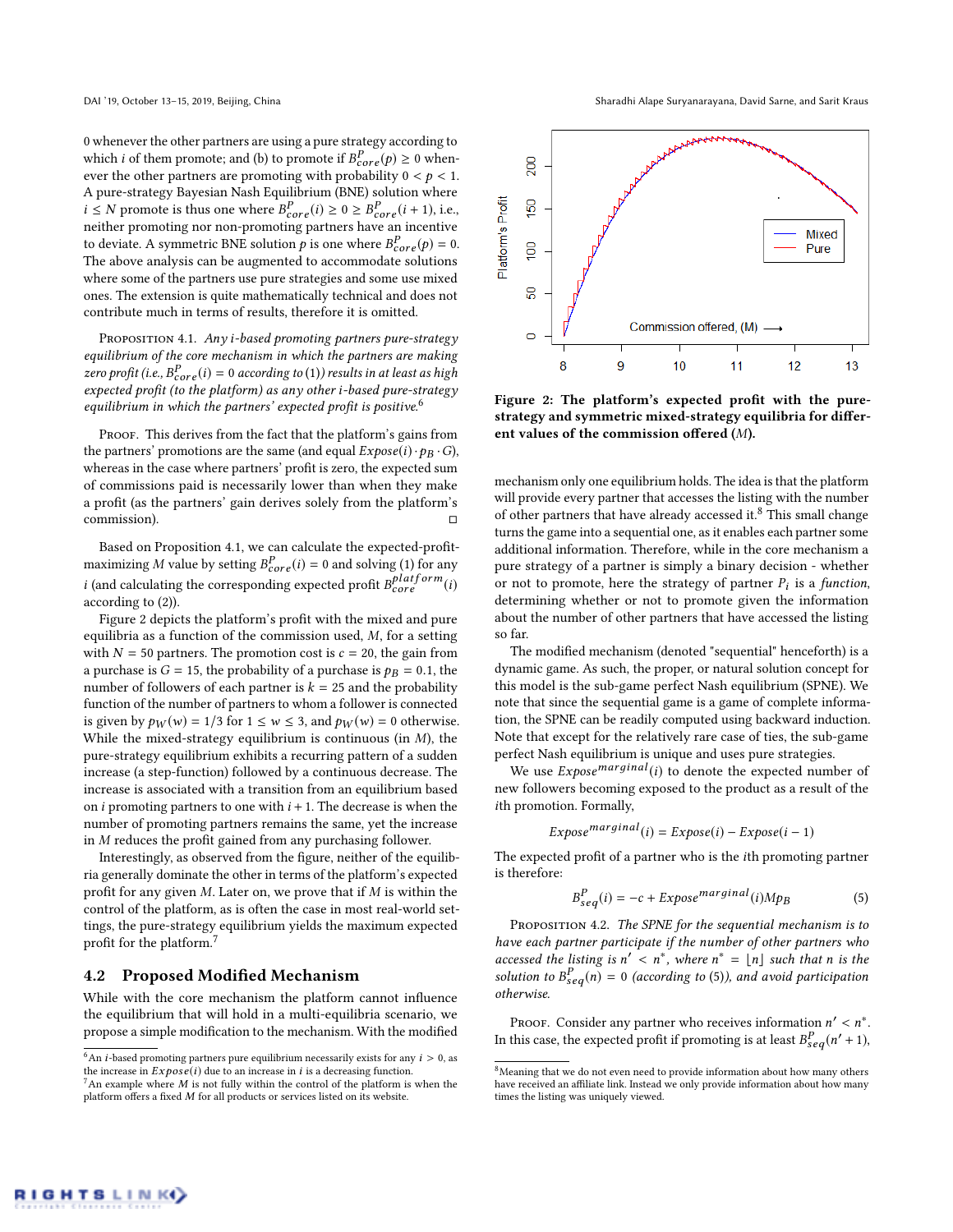as  $B_{seq}^P(i)$  decreases in *i* and the number of promoting partners so far is at most *n'*. Also:  $B_{seq}^P(n' + 1) \geq B_{seq}^P(n'') \geq 0$ . Therefore promoting is the dominating strategy. Therefore all partners repromoting is the dominating strategy. Therefore all partners receiving information  $n' < n^*$  will promote. Now consider a partner<br>receiving information  $n' > n^*$ . Knowing that the first  $n^*$  partners receiving information  $n' \geq n^*$ . Knowing that the first  $n^*$  partners who viewed the listing necessarily promoted it, the partner will find not promoting to be the dominating strategy.

The expected profit of the platform can be calculated using [\(2\)](#page-2-5), substituting  $i = n^*$ .

Unfortunately, the sequential mechanism as presented above falls behind pure-strategy Nash equilibria of the core mechanism, as stated in Proposition [4.3.](#page-4-0)

<span id="page-4-0"></span>PROPOSITION 4.3. For any M, the SPNE of the sequential mechanism is weakly dominated by at least one pure Nash equilibrium of the core mechanism that uses the same M.

PROOF. In the sequential case in equilibrium there are exactly n<sup>\*</sup> partners choosing to promote. We show that any pure equilibrium that holds with the core mechanism is based on at least  $n^*$ promoting partners.

Consider the  $n^*$ th promoting partner in the sequential mechanism. The expected profit of this partner  $B_{seq}^P(n^*)$  is non-negative,<br>hased on Proposition 4.2. Furthermore based on Proposition [4.2.](#page-3-6) Furthermore,

 $B_{seq}^P(n^*) = -c + Expose *marginal*(n^*)Mpg = -c + (Expose(n^*) - E_{R})$  $Expose(n^* - 1)$ ) $Mp_B < -c + Expose(n^*)Mp_B/n^* = B_{core}^P(n^*)$ , as<br>France(i) increases at a decreasing rate in i Therefore  $B_P^P(n^*)$  $Expose(i)$  increases at a decreasing rate in *i*. Therefore  $\overline{B}_{core}^P(n^*) > 0$  meaning that there are at least  $n^*$  partners promoting in any 0, meaning that there are at least  $n^*$  partners promoting in any pure-strategy equilibrium in the core model. Therefore, since the platform's expected profit increases in the number of followers being exposed to the product (as both in the core and sequential mechanisms the same  $M$  is used), the pure-strategy equilibrium with the core mechanism offers at least the same expected profit as the SPNE of the sequential mechanism.  $□$ 

## 4.3 Using Dynamic Commission

Proposition [4.3](#page-4-0) suggests that the sequential mechanism offers no advantage as far as the platform's expected profit is concerned if the commission offered is fixed. Fortunately, the sequential mechanism can be further revised in a way that its SPNE will yield the same expected profit as the equilibrium associated with the maximum expected profit in the core mechanism. This is achieved by replacing the fixed commission M with a changing commission ("dynamic commission"), such that the ith approaching partner will receive a commission  $M_i$   $\forall i \leq N$ . By properly setting the dynamic commission, the platform can take over the entire partners' surplus.

<span id="page-4-2"></span>Theorem 4.4. The sequential mechanism with dynamic commission will result in an SPNE with the maximum expected profit to the platform when setting the commission for the ith querying partner to  $M_i = min(\frac{c}{Exposemarginal(i)p_B}, G)^9$  $M_i = min(\frac{c}{Exposemarginal(i)p_B}, G)^9$ 

Furthermore, the platform's expected profit with this SPNE will be at least as high as with any pure-strategy Nash equilibrium in the core mechanism. In particular, when the platform has full control over M in the core mechanism, the expected profit with the SPNE of the sequential mechanism will be equal to the expected profit obtained with the Nash equilibrium yielding the maximum expected profit in the core mechanism.

PROOF. First we prove that offering a commission

 $min(\frac{c}{Expose^{marginal}(i)ps}, G)$  to the *i*th querying partner is optimal in the sequential mechanism. Assume otherwise, i.e., the platform uses a different commission structure. Obviously, the commission to the ith querying partner affects only the decision of that partner. Now consider a partner  $P_i$  being offered a commission  $M'_i < min(\frac{c}{Expose^{marginal}(i)p_B}, G)$ . Here the partner will opt  $\sum_{i=1}^{\infty}$   $\sum_{i=1}^{\infty}$   $\sum_{i=1}^{\infty}$   $\sum_{i=1}^{\infty}$   $\sum_{i=1}^{\infty}$   $\sum_{i=1}^{\infty}$  . There the particle with optimal (i)  $p_B$ sulting in zero contribution to the platform's profit. With a commission  $min(\frac{c}{Expose<sup>marginal</sup>(i)p<sub>B</sub>}, G)$  the partner will either promote (in case  $\frac{c}{Exposemax_jinal(i)pp} < G$ ) or not promote (other-<br>wise). Since the commission is bounded by G, the contribution wise). Since the commission is bounded by  $G$ , the contribution to the platform's profit when choosing to promote is necessarily non-negative. Similarly, consider a partner  $P_i$  being offered a commission  $M'_l > min(\frac{c}{Exposemaxinal(i)p_B}, G)$ . Here, by reducing the commission to min( $\frac{c}{Exposemax}$ ) the portner's decision commission to  $min(\frac{c}{Expose~marginal(i)p_B}, G)$ , the partner's decision whether or not to promote will remain the same, vet in case of promoting, the payments to be made to the partner will be smaller.

Next, we show that for any pure-strategy equilibrium with  $i$ promoting partners (that make zero profit) in the core mechanism, the platform can achieve the exact same expected profit by using commissions  $\frac{c}{Expose<sup>mg</sup> in a [i] p_B}$  for the first *i* participating part-<br>ners and *G* for the remaining ones. The expected profit from those ners and  $G$  for the remaining ones. The expected profit from those receiving a commission  $\frac{c}{Expose<sup>mg</sup> in all (i)p<sub>B</sub>}$  is the same as with the core mechanism as in both cases we obtain i promoting partners and the commission they receive equals their costs. The expected profit from those offered a commission  $G$  is zero. The expected profit with the sequential mechanism can be further improved by switching to the commission structure dictated by Theorem [4.4,](#page-4-2) as we are either giving up on partners yielding a negative expected marginal profit (when  $\frac{c}{Exposeq^{\frac{arginal(i)p_B}{c}}} > G$ ) or adding partners yielding a positive profit (when  $\frac{c}{Exposeqmarginal(i)p_B} < G$ ). This, together with Proposition [4.1,](#page-3-1) suggests that the sequential mechanism will result with at least the same expected profit as the core mechanism.

Finally, we show that when the expected-profit-maximizing M value is used in the core mechanism, the resulting pure-strategy equilibrium yields the same expected profit as the profit obtained with the sequential model. This derives from the fact that in the core mechanism for any  $i \leq N$  there is a pure-strategy equilibrium in which there are i partners promoting (and the others do not) where the expected profit of all partners is zero. Therefore, if picking the  $M$  value that results in  $i$ -promoting-partners equilibrium such that  $i$  is the highest number of partners for which  $\frac{c}{Expose^{marginal}(i)p_B} < G$  in the sequential mechanism, we get the same number of promoting partners with both mechanisms and the expected sum of commissions paid in both equals  $c \cdot i$ . Therefore the platform's expected profit in both is equal.  $□$ 

<span id="page-4-1"></span> $9^9$ To be completely accurate, any other commission function according to which a subset of *j* arriving partners, where *j* is the integer part of the solution *j'* to  $\frac{c}{\sqrt{c}} = G$  are being offered  $\frac{c}{\sqrt{c}}$  (where *l*  $\frac{c}{Exposmarginal(j')p_B} = G$ , are being offered  $\frac{c}{Exposmarginal(l)p_B}$  (where l<br>is their order of arrival within the sequence) and the remaining partners being offered zero will result in the same expected profit in its SPNE.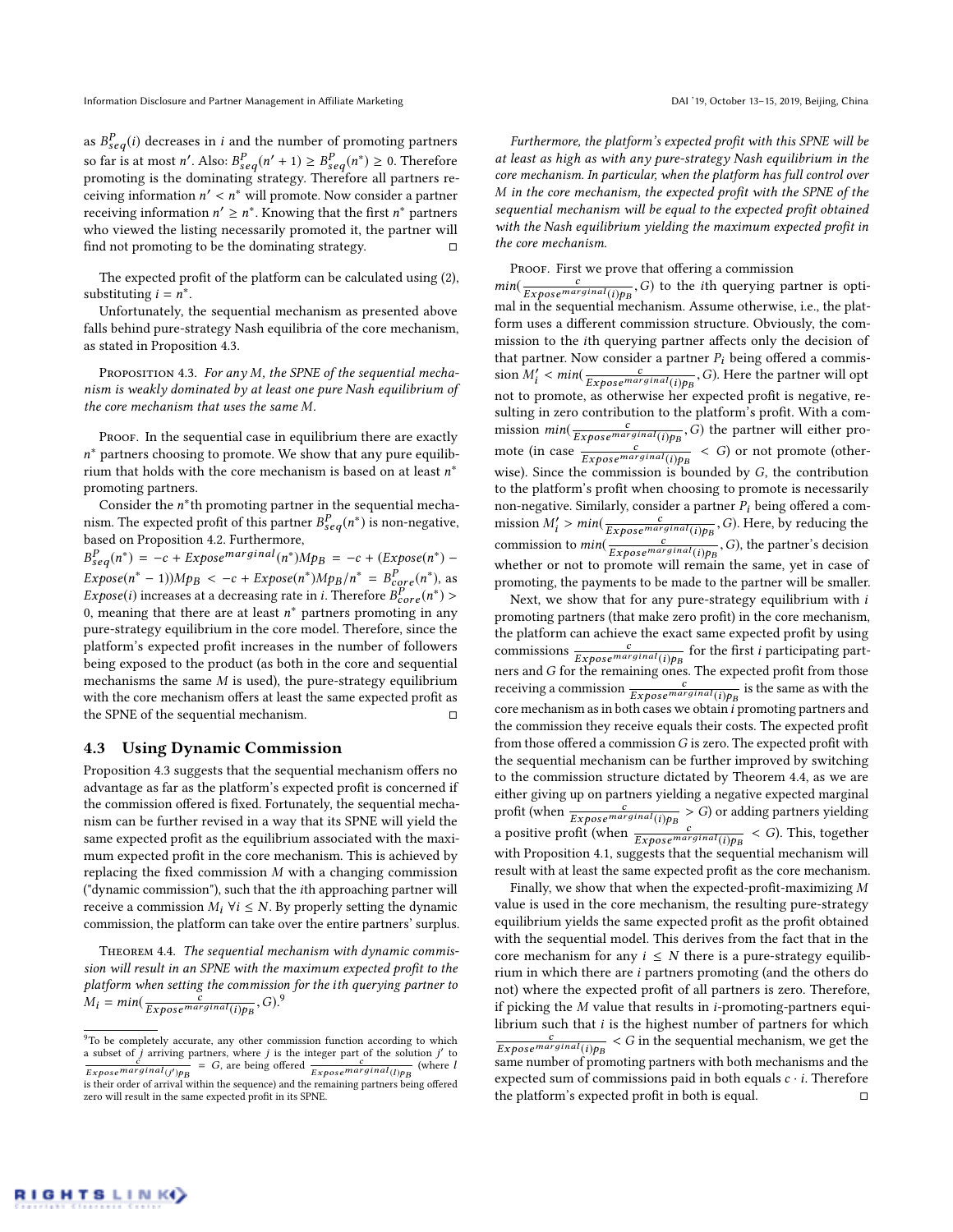The expected profit of the platform is therefore (setting the commission using Theorem [4.4\)](#page-4-2):

$$
B_{seq}^{platform} = \sum_{i=1}^{N} Expose^{marginal}(i)(G - M_i)p_B
$$
 (6)

While Theorem [4.4](#page-4-2) proves that the sequential mechanism guarantees the maximum expected profit that can be obtained with pure-strategy equilibria in the core mechanism, the choice of using the former will depend on whether or not it also dominates mixedstrategy equilibria of the latter. Theorem [4.5](#page-5-0) proves that indeed such domination holds.

<span id="page-5-0"></span>Theorem 4.5. Any mixed strategy equilibrium of the core mechanism is strictly dominated (as far as the platform's expected profit is concerned) by the SPNE of the sequential mechanism with dynamic commission.

PROOF. A mixed equilibrium results in an induced distribution over the number of promoting partners, as captured in [\(3\)](#page-2-6). The expected overall cost incurred by the partners when  $i \leq N$  of them choose to promote is  $c \cdot i$  and consequently the expected overall cost given the induced distribution is  $\sum_{i=0}^{N} {N \choose i} p^i (1-p)^{N-i} c \cdot i$ .<br>Recall that the expected profit of any partner P, which mixes be-Recall that the expected profit of any partner  $P_i$  which mixes be-<br>tween promoting and not promoting is zero. Meaning that the tween promoting and not promoting is zero. Meaning that the expected commission payment made by the platform, according to [\(3\)](#page-2-6), is equal to the overall expected cost for the partners, formally:  $\sum_{i=0}^{N} {N \choose i}$ <br>Mnn. Therefor  $(p^i(1-p)^{N-i}c \cdot i = \sum_{i=0}^N {N \choose i}$ <br>e the platforms' expected pl  $\int p^i (1-p)^{N-i} E x p o s e(i)$  $Mp_B$ . Therefore the platforms' expected profit can be expressed as:<br> $n^{plate}$  $B_{core}^{platform}(p) = \sum_{i=0}^{N} {N \choose i} p^{i} (1-p)^{N-i} (Expose(i)Gpp - c \cdot i).$ <br>Now consider the expected profit with the sequential mecha  $\int_{\text{core}}^e (p) = \sum_{i=0}^{\infty} \binom{n}{i} p^i (1-p)^{i}$  '(*Expose(1)Gp<sub>B</sub>* – *c* · *i*).<br>Now consider the expected profit with the sequential mechanism

with dynamic commission. Here as well the platform fully covers the promoting partners' expected cost, which equals  $c \cdot i$ , and its expected gain is  $Expose(i)Gp_B$ . However, unlike with the mixed equilibrium case, here the platform gets to explicitly choose the number of partners i that will promote, through the structure of the commission it offers. Formally, it chooses an  $i$  that maximizes  $Expose(i)Gp_B - c \cdot i$ . Finally, we obtain that  $max_i(EXpose(i)Gp_B - c \cdot i$ .  $i) > \sum_{i=0}^{N} {N \choose i} p^{i} (1-p)^{N-i} (Expose(i)Gpp - c \cdot i)$ , i.e., the expected<br>profit with the sequential mechanism is greater than with the mixed  $i > \sum_{i=0}^{n} {i \choose i} p^{i} (1-p)^{i}$  (*Expose(i)Gp<sub>B</sub>*  $- c \cdot i$ ), i.e., the expected profit with the sequential mechanism is greater than with the mixed strategy equilibrium of the core mechanism.  $□$ 

Notice that the above proof also holds for the case where a nonsymmetric mixed-strategy equilibrium is used in the core mechanism, and even for the case where some of the partners use pure strategy and some mix. In both cases we still get a distribution over the number of participating partners. The only difference is that those partners using a pure strategy in the core mechanism are actually making a positive profit (i.e., requiring a greater payment from the platform's side). Everything else in the proof remains the same.

Theorem [4.5](#page-5-0) has two important implications. First, since according to Theorem [4.4](#page-4-2) the SPNE of the sequential mechanism provides the same expected profit as the best pure-strategy Nash equilibrium of the core mechanism, and as the former dominates any mixedstrategy equilibrium that holds in the core mechanism, then when having full control over the commission offered M, the platform will always prefer a pure-strategy Nash equilibrium over any mixedstrategy equilibrium. Second, the platform can guarantee that profit

simply by switching to the sequential mechanism with the dynamic commissions.

We note that even in cases where the platform is forced to use the core mechanism, the sequential mechanism can be used to facilitate the calculation of the M value that will maximize the expected profit of the platform if the pure-strategy equilibrium is to be used. Simply solve [\(1\)](#page-2-4) taking i to be the integer part of the solution to  $\frac{c}{Expose<sup>max</sup>ginal(i)p_B}$  = G. The latter *i* value is the number<br>of promoting partners according to the sequential mechanism with of promoting partners according to the sequential mechanism with dynamic commission. Therefore solving  $(1)$  with that i will guarantee the use of the pure-strategy equilibrium that results in the same expected profit as the one achieved with the latter mechanism, and according to Theorem [4.4](#page-4-2) it is the expected-profit maximizing equilibrium.

## 5 DISCUSSION AND CONCLUSIONS

The equilibrium analysis provided in the paper is the first, to the best of our knowledge, to consider the strategic choices of partners in affiliate marketing while taking into account the complete set of influencing factors that hold in real-life. These include the information disclosed by the platform, the promotion costs and the possible overlap between the followers, as is the case in social networks. In fact, this is the first attempt to study information design in the context of affiliate marketing. Indeed, much like in many other game-theoretic analyses of markets, the model relies on the assumption that partners are a priori homogeneous. Still, as argued throughout the paper, the extension to the heterogeneous case is mostly technical and most of the results provided in the analysis section will hold, qualitatively.

The proposed mechanism, according to which information about the number of times an opportunity has been reviewed is disclosed to the partners and the commission offered is dynamic, is both easy to implement and encapsulates several important inherent advantages. The primary advantage is of course the strong guarantee to obtain an expected profit that equals the one obtained with the most profitable equilibrium among those that hold in the core mechanism in a multi-equilibria scenario. Others relate to computational aspects and the nature of the equilibrium (SPNE vs. NE). Furthermore, the sequential mechanism does not require the platform to determine an order in which partners review opportunities. Instead, they are serviced based on the order of arrival, hence no fairness issues arise.

We note that an alternative way for enforcing the expectedprofit maximizing pure-strategy equilibrium in the core mechanism is to simply limit the number of partners who can promote (and set the commission accordingly, such that all promoting partners end up with no profit), as discussed in the former section. Yet, limiting the number of partners that can promote a given product is probably less appealing for the platform compared to simply providing information on how many have already reviewed the opportunity, as it may make partners reluctant to subscribe to the platform (which is bad, especially when some subscription fee is charged, as in some of the platforms).

We see many directions for extending this work. One natural direction is the analysis of multi-platform competition. This may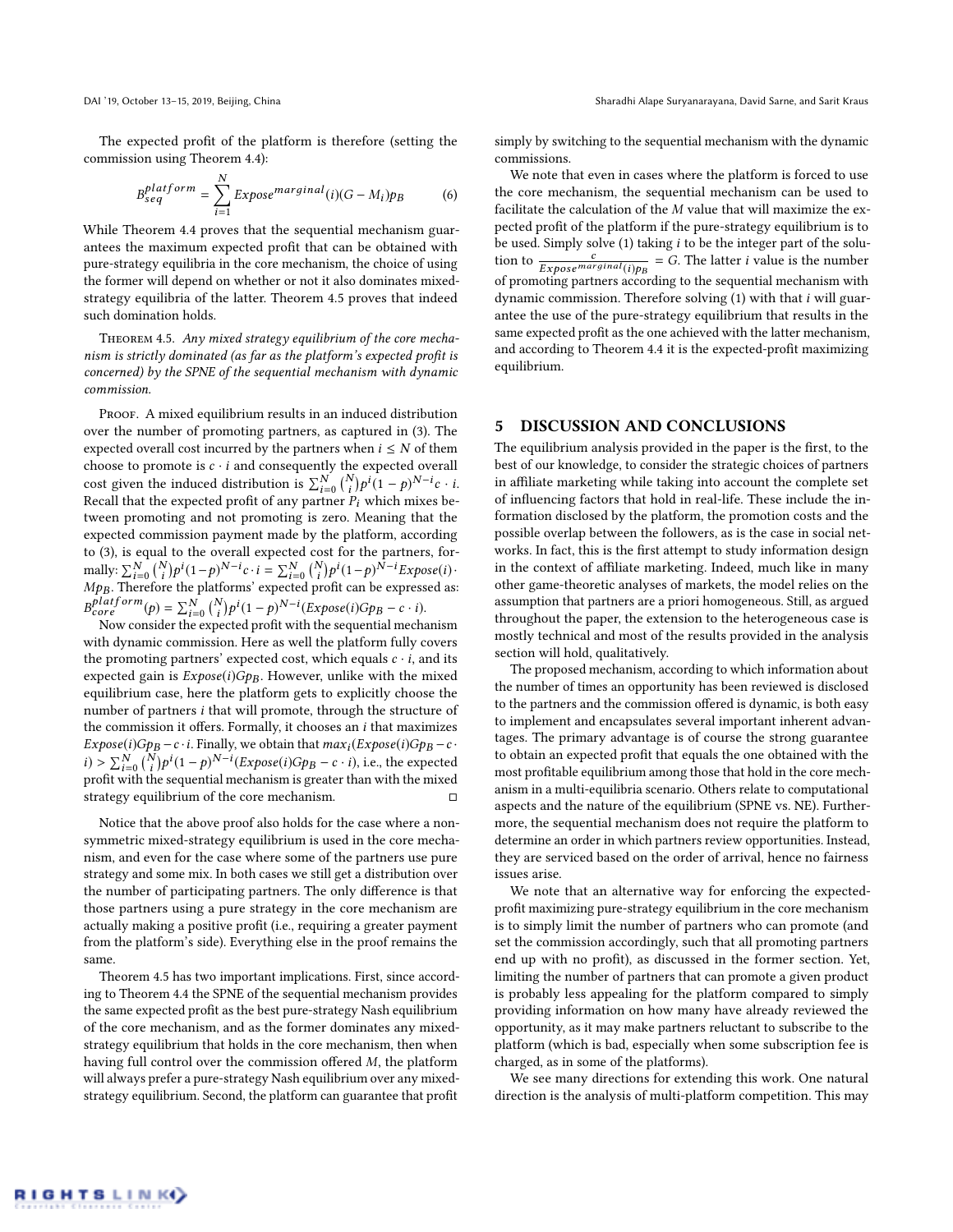Information Disclosure and Partner Management in Affiliate Marketing DAI '19, October 13-15, 2019, Beijing, China

become especially important as many platforms nowadays are becoming exclusive (due to contracts with manufacturers). Another interesting direction is the study of how network structure (number of partners, number of followers and distribution of shared followers) influences performance with the two mechanisms.

## ACKNOWLEDGEMENTS

This research has been partly supported by the Ministry of Science and Technology, Israel (grant No. 1162/17), and the Japan Science and Technology Agency (JST) and ISF-NSFC joint research program (grant No. 2240/15).

## **REFERENCES**

- <span id="page-6-13"></span>[1] M Tolga Akçura. 2010. Affiliated marketing. Information Systems and e-Business Management 8, 4 (2010), 379–394.
- <span id="page-6-7"></span>[2] Bede Ravindra Amarasekara and Anuradha Mathrani. 2016. Controlling risks and fraud in affiliate marketing: A simulation and testing environment. In 2016 14th Annual Conference on Privacy, Security and Trust (PST). IEEE, 353–360.
- <span id="page-6-19"></span>[3] María Teresa Ballestar, Pilar Grau-Carles, and Jorge Sainz. 2018. Customer segmentation in e-commerce: Applications to the cashback business model. Journal of Business Research 88 (2018), 407–414.
- <span id="page-6-14"></span>[4] Barbora Benediktova and Lukas Nevosad. 2008. Affiliate Marketing: Perspective of content providers. Master's thesis. Department of Business Administration and Social Sciences, Lulea University of Technology.
- <span id="page-6-8"></span>[5] Neha Chachra, Stefan Savage, and Geoffrey M Voelker. 2015. Affiliate crookies: Characterizing affiliate marketing abuse. In Proceedings of the 2015 Internet Measurement Conference. ACM, 41–47.
- <span id="page-6-4"></span>[6] Roberto Daniele, Andrew J Frew, Kate Varini, and Asmik Magakian. 2009. Affiliate marketing in travel and tourism. Information and Communication Technologies in Tourism 2009 (2009), 343–354.
- <span id="page-6-22"></span>[7] Pankaj Dayama, Aditya Karnik, and Y Narahari. 2012. Optimal incentive timing strategies for product marketing on social networks. In Proceedings of the 11th International Conference on Autonomous Agents and Multiagent Systems-Volume 2. International Foundation for Autonomous Agents and Multiagent Systems, 703–710.
- <span id="page-6-3"></span>[8] Dennis L Duffy. 2005. Affiliate marketing and its impact on e-commerce. Journal of Consumer Marketing 22, 3 (2005), 161–163.
- <span id="page-6-11"></span>[9] Yogesh K Dwivedi, Nripendra P Rana, and Mohammad Abdallah Ali Alryalat. 2017. Affiliate marketing: An overview and analysis of emerging literature. The Marketing Review 17, 1 (2017), 33–50.
- <span id="page-6-21"></span>[10] Yuval Emek, Ron Karidi, Moshe Tennenholtz, and Aviv Zohar. 2011. Mechanisms for multi-level marketing. In Proceedings of the 12th ACM conference on Electronic commerce. ACM, 209–218.
- <span id="page-6-12"></span>[11] Anna Forsten et al. 2015. Developing the concept for an affiliate shopping site: a case study: Defining the customer segment acquisition and pricing strategy for a two-sided platform. Master's thesis. Arcada University of Applied Science.
- <span id="page-6-15"></span>[12] Ina Garnefeld, Andreas Eggert, Sabrina V Helm, and Stephen S Tax. 2013. Growing existing customers' revenue streams through customer referral programs. Journal of Marketing 77, 4 (2013), 17–32.
- <span id="page-6-17"></span>[13] Zhiling Guo. 2012. Optimal decision making for online referral marketing. Decision Support Systems 52, 2 (2012), 373–383.
- <span id="page-6-20"></span>[14] Yi-Chun Chad Ho, Yi-Jen Ian Ho, and Yong Tan. 2013. Online cashback pricing: a new affiliate strategy for e-business. In Proceedings of the 34th international conference on information systems (ICIS).
- <span id="page-6-10"></span>[15] Donna Hoffman and Thomas Novak. 2000. How to Acquire Customers on the Web? Harvard Business Review 78 (05 2000), 179–88, 218.
- <span id="page-6-23"></span>[16] David Kempe, Jon Kleinberg, and Éva Tardos. 2003. Maximizing the spread of influence through a social network. In Proceedings of the ninth ACM SIGKDD international conference on Knowledge discovery and data mining. ACM, 137–146.
- <span id="page-6-0"></span>[17] Barak Libai, Eyal Biyalogorsky, and Eitan Gerstner. 2003. Setting referral fees in affiliate marketing. Journal of Service Research 5, 4 (2003), 303-315.
- <span id="page-6-18"></span>[18] Ilan Lobel, Evan Sadler, and Lav R Varshney. 2016. Customer referral incentives and social media. Management Science 63, 10 (2016), 3514–3529.
- <span id="page-6-5"></span>[19] Zeeshan Khawar Malik, Colin Fyfe, and Malcolm Crowe. 2013. Priority recommendation system in an affiliate network. Journal of Emerging Technologies in Web Intelligence 5, 3 (2013), 222–229.
- <span id="page-6-1"></span>[20] Makoto Mizuno. 2014. How Consumer-Generated Advertising Works: An Empirical Agent-Based Simulation. In Advances in Computational Social Science. Springer, 17–29.
- <span id="page-6-6"></span>[21] Purushottam Papatla and Amit Bhatnagar. 2002. Choosing the right mix of on-line affiliates: How do you select the best? Journal of Advertising 31, 3 (2002), 69–81.
- <span id="page-6-16"></span>[22] Philipp Schmitt, Bernd Skiera, and Christophe Van den Bulte. 2011. Referral Programs and Customer Value. Journal of Marketing 75, 1 (2011), 46-59. [https:](https://doi.org/10.1509/jm.75.1.46) [//doi.org/10.1509/jm.75.1.46](https://doi.org/10.1509/jm.75.1.46) arXiv[:https://doi.org/10.1509/jm.75.1.46](http://arxiv.org/abs/https://doi.org/10.1509/jm.75.1.46)
- <span id="page-6-2"></span>[23] Audrey Schomer. 2018. E-Commerce in Digital Media, Business Insider Intelligence Report.
- <span id="page-6-9"></span>[24] Peter Snyder and Chris Kanich. 2015. No Please, After You: Detecting Fraud in Affiliate Marketing Networks.. In Proceedings of the Workshop on the Economics of Information Security.